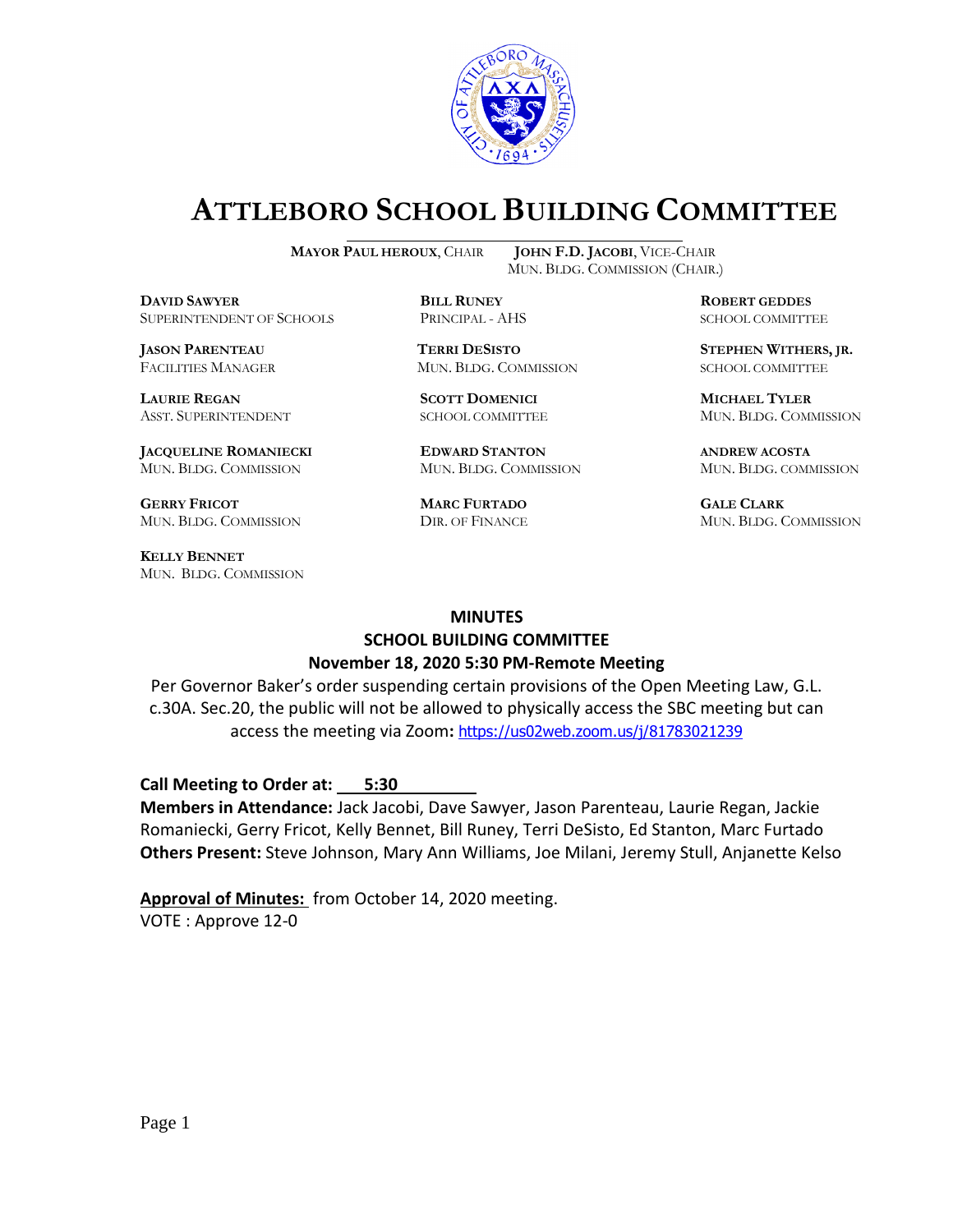#### **Bills & Payments:**

VOTE: Approve 12-0

| <b>Vendor</b> | Invoice #            | <b>Invoice Date</b> | Amount         |
|---------------|----------------------|---------------------|----------------|
| Skanska       | 1316825-000-14223-50 | 11/6/20             | \$120,750.00   |
| Kaestle Boos  | 16027.00-45          | 10/30/20            | \$109,085.00   |
| Consigli      | Application 18       | 10/31/20            | \$6,155,650.48 |
| <b>Briggs</b> | 0216906              | 9/26/20             | \$12,573.00    |
| <b>Briggs</b> | 0217168              | 10/31/20            | \$16,535.00    |
| <b>Total</b>  |                      |                     | \$6,954,593.48 |

### **Attleboro High School-project update:**

# **Consigli:**

- 1. Construction Update
	- a. More progress made on the roofs. A lot of the Eastern side complete and jumped over to West side to continue working on roof. Progress made on the first elevation of brick (south side of B&C). Once they are complete, at the end of the month we will have the first delivery of permanent windows at the same elevation. Other progress is mostly on the inside of the building.
	- b. Started drywall on some of the upper walls. Temporary heating system at three locations in the building at each floor. Almost at a point to turn the heat on – will wait as long as possible. Next temperature sensitive activity is taping drywall. A lot of mechanical work done, insulated pipes & duct. Starting in-wall rough (electrical). When complete, various inspectors come out to inspect then ok to install drywall after that. 4th & 3rd floors look very similar as far as progress. Lower floor MEP's on going. More progress made on the collaboration stair. Poured another big section of that today. Starting to take shape.
	- c. Other progress continue to work on underground MEP's at south east buildings. 3-4 weeks remaining for underground work and slab on grade to complete. Won't pour auditorium until work above ceiling is complete (staging with flat working surface installation required). Once that's complete, this section will be excavated to accommodate slope and then pour slab (next Spring). Steel, there are misc. angles and small steel detailing on going. Hoping to demobilize the steel sub within the next couple of weeks.
	- d. Continue progress down the main 4 story section of building. A lot of exterior AVB done on the front section, moving west to wrap around western elevation. Will start to wrap around with the masonry from the south east to west. Continue to put temporary windows in (all complete on 3rd & 4th floors). Temp ductwork coming from exterior heaters. All four skylights installed and will be tested December 1 by CX and third party testing agency.
	- e. Western Fields are 98% done. Mainly fencing, backstop and ball netting remain. Then field will be done, ready for turnover to City. Will ask for formal turnover at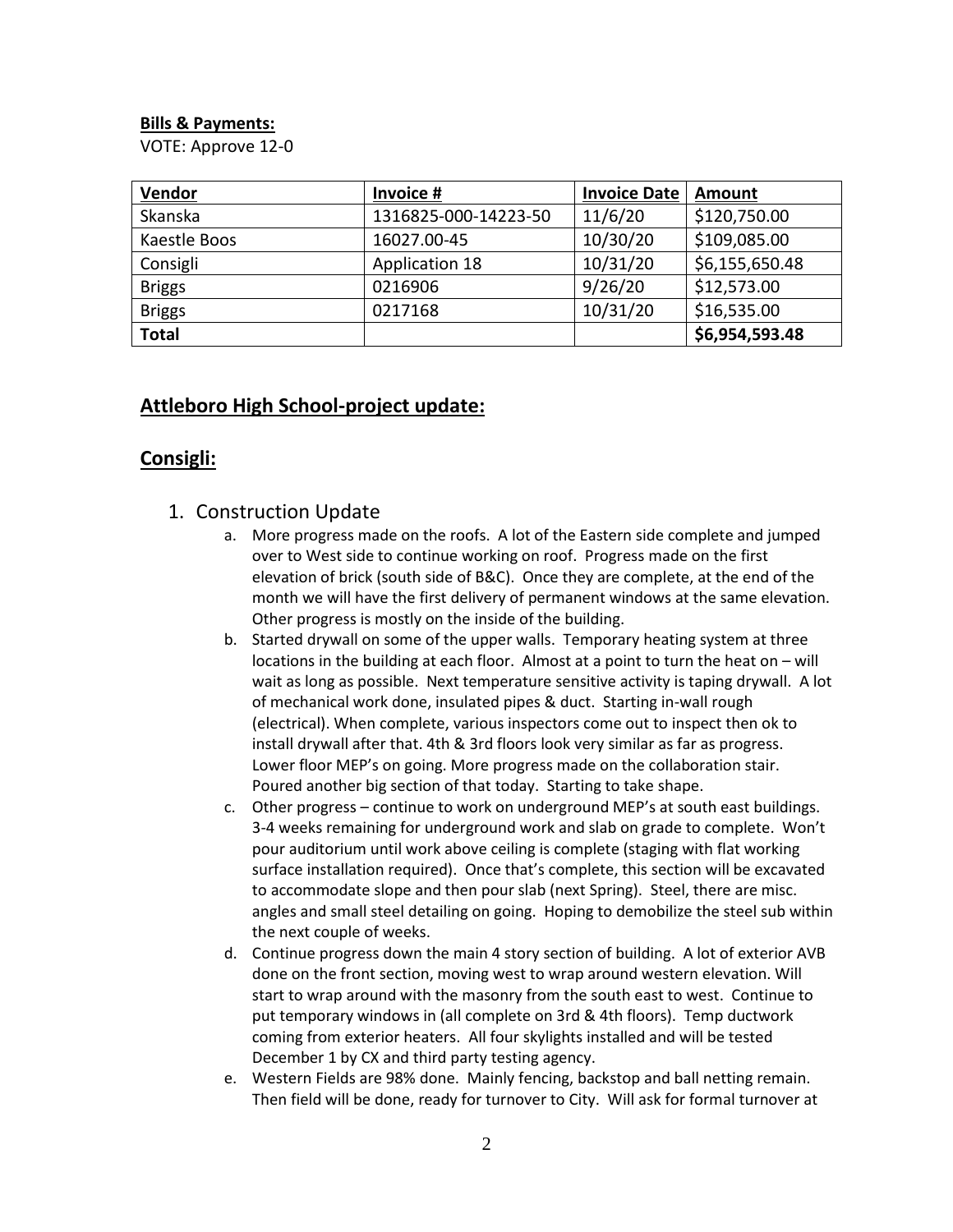next SBC meeting. Training today with facilities and AHS. Had some attic stock items to turn over today. Partial substantial completion sought. Grass will be excluded so it can be checked off for growth in the Spring of 2021.

- f. \*\*No COVID related issues couple of isolated cases that did not impact project.
- 2. Change Order 2
	- **a.** GCR010 \$4,650.37
		- i. This is for ductwork revisions for RTU2. Change orientation in order to make everything work, adjust supply and return required
	- **b.** GCR015 \$5,220.54
		- i. Tapered insulation required at area J to ensure roof drains would work correctly.
- VOTE: Approved 12-0
- 3. Contingency Transfer GCT007 for \$12,700.26
	- a. Does not increase GMP
	- b. Total of three seeking for approval. Roof drain relocation, inefficiencies and anti graffiti buyout miss.
	- c. GCT007 inefficiencies for masonry door frames weren't able to install door frames when block went in. Had to grout them in after the fact. Total is \$12,700.26
	- d. GCT008 Roof drain relocation areas D & E were install in accordance with structural drawings (BP3). Architectural drawings showed them in a different location. Discrepancy between the two drawings. Drainage would not work properly – relocate the drains to match the architectural drawings. Total is \$23,147.49
	- e. GCT011 Anti-graffiti spray at architectural concrete walls on exterior of building. Originally in BP#3 concrete scope but made sense to transfer to painting subcontractor's scope of work (BP#4). Adding back into paint contract. Total is \$18,635.29
- 4. Review of change request/contingency log
	- **a.** Quantity of CR's has gone up but value has gone down. See attached CR log.

## **Skanska**

- 1. Recommendation for move management services
	- a. RFP for professional services to move FF&E from old HS to new one. Worked with school admin and construction team before RFP, which received 2 responses: STV and Gilbane. Skanska compared both technical and price proposals and recommends STV. Both well-qualified, STV had ~\$70k lower